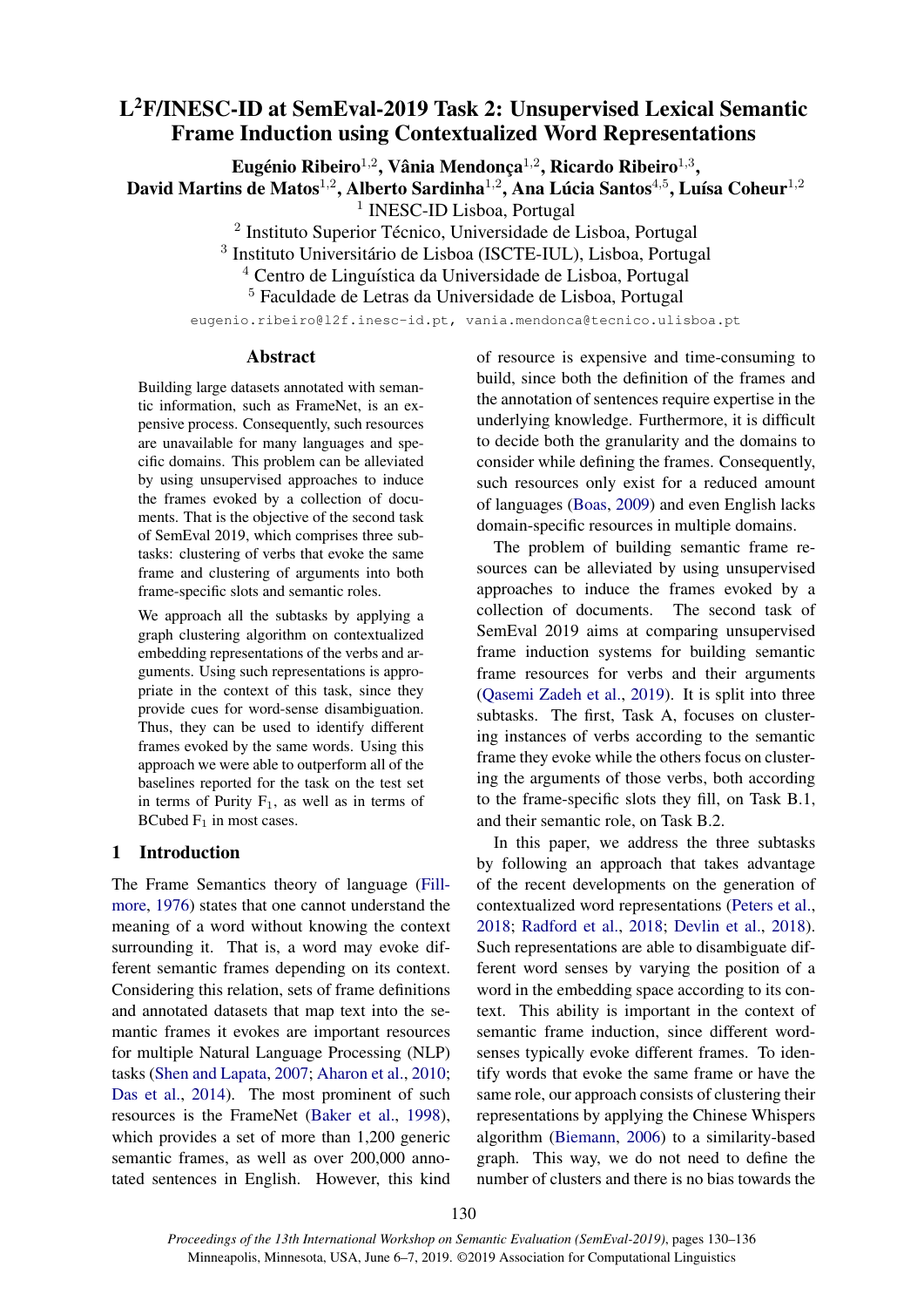generation of clusters of similar size.

In the remainder of the paper, we start by providing an overview of previous studies related to the task, in Section [2.](#page-1-0) Then, in Section [3,](#page-1-1) we describe our approach and explain how it differs from previous approaches. Section [4](#page-3-0) describes our experimental setup. The results of our experiments are presented and discussed in Section [5.](#page-4-0) Finally, Section [6](#page-5-0) summarizes the conclusions of our work and provides pointers for future work.

## <span id="page-1-0"></span>2 Related Work

Following the motivation described in the previous section, previous studies have employed unsupervised approaches for the induction of semantic frames and roles. However, most studies have focused on semantic role induction. For instance, [Titov and Klementiev](#page-6-11) [\(2012\)](#page-6-11) proposed two models based on the Chinese Restaurant Process [\(Ferguson,](#page-6-12) [1973\)](#page-6-12). The factored model induces semantic roles for each predicate independently using an iterative clustering approach, starting with one cluster per argument. On the other hand, the coupled model takes into consideration a distance-dependent prior shared among different predicates. Arguments from different predicates are then used as vertices of a similarity graph and each argument selects another argument as a member of the same cluster based on that similarity. Overall, the coupled model performs slightly better than the factored one. In both cases, each argument is represented by a set of syntactic features – sentence voice, argument position, syntactic relation, and existing prepositions.

[Lang and Lapata](#page-6-13) [\(2014\)](#page-6-13) proposed a graph partitioning approach over a multilayer graph. Each layer corresponds to a feature, i.e., each pair of vertices (arguments) is connected through multiple edges, each corresponding to their similarity according to that feature. Then, two clustering approaches were considered, achieving similar results. The first is an adaptation of agglomerative clustering to the multilayer setting. Instead of combining the similarity values into a single score, it clusters the arguments in each layer and then combines the obtained scores into a multilayer score. Clusters with greater multilayer similarity are then merged together, with larger clusters being prioritized. The second clustering approach consists of propagating cluster membership along the graph edges. In both cases, the combination of the scores of each layer is based on a set of conditions, in order to avoid having to learn or guess weights for each feature.

In contrast to the previous approaches, [Titov](#page-6-14) [and Khoddam](#page-6-14) [\(2015\)](#page-6-14) proposed a reconstructionerror maximization framework which comprises two main components: an auto-encoder, responsible for labeling arguments with induced roles, and a reconstruction model, which takes the induced roles and predicts the argument that fills each role, i.e., it tries to reconstruct the input. The learning error is obtained by comparing the reconstructed argument to the original one. This enables the use of a larger feature set and more complex features, similarly to supervised approaches.

Concerning frame induction, [Ustalov et al.](#page-6-15) [\(2018a\)](#page-6-15) proposed a graph-based approach for the triclustering of Subject-Verb-Object (SVO) triples extracted using a dependency parser. Each vertex in the graph is the SVO triple, represented by the concatenation of word embeddings for the three elements. Vertices are connected to their k-nearest neighbours  $(k=10)$  according to their cosine similarity. The clusters are then generated using the Watset fuzzy graph clustering algorithm [\(Ustalov](#page-6-16) [et al.,](#page-6-16) [2017\)](#page-6-16), which induces word-sense information in the graph before clustering. For each cluster, the corresponding triframe is generated by aggregating the subjects, verbs, and objects into separate sets and generating a triple using those sets. This approach outperformed hard clustering approaches, as well as topic-based approaches, such as LDA-Frames [\(Materna,](#page-6-17) [2012\)](#page-6-17).

## <span id="page-1-1"></span>3 Induction Approach

Considering the subtasks we are approaching, we must use an approach that is able to induce not only semantic roles, but also semantic frames and its slots. In this sense, of the approaches described in the previous section, the triclustering approach proposed by [Ustalov et al.](#page-6-15) [\(2018a\)](#page-6-15) is the only one able to induce frames. However, in the context of our task, it has two major flaws. First, it focuses on the clustering of SVO triples, i.e., a frame is defined by a head and two slots. In our case, each instance has a variable number of arguments. Thus, the triclustering approach is not appropriate. Furthermore, since the arguments are clustered in combination with the verb, this approach is particularly inappropriate for semantic role induction. The second flaw is related to the approach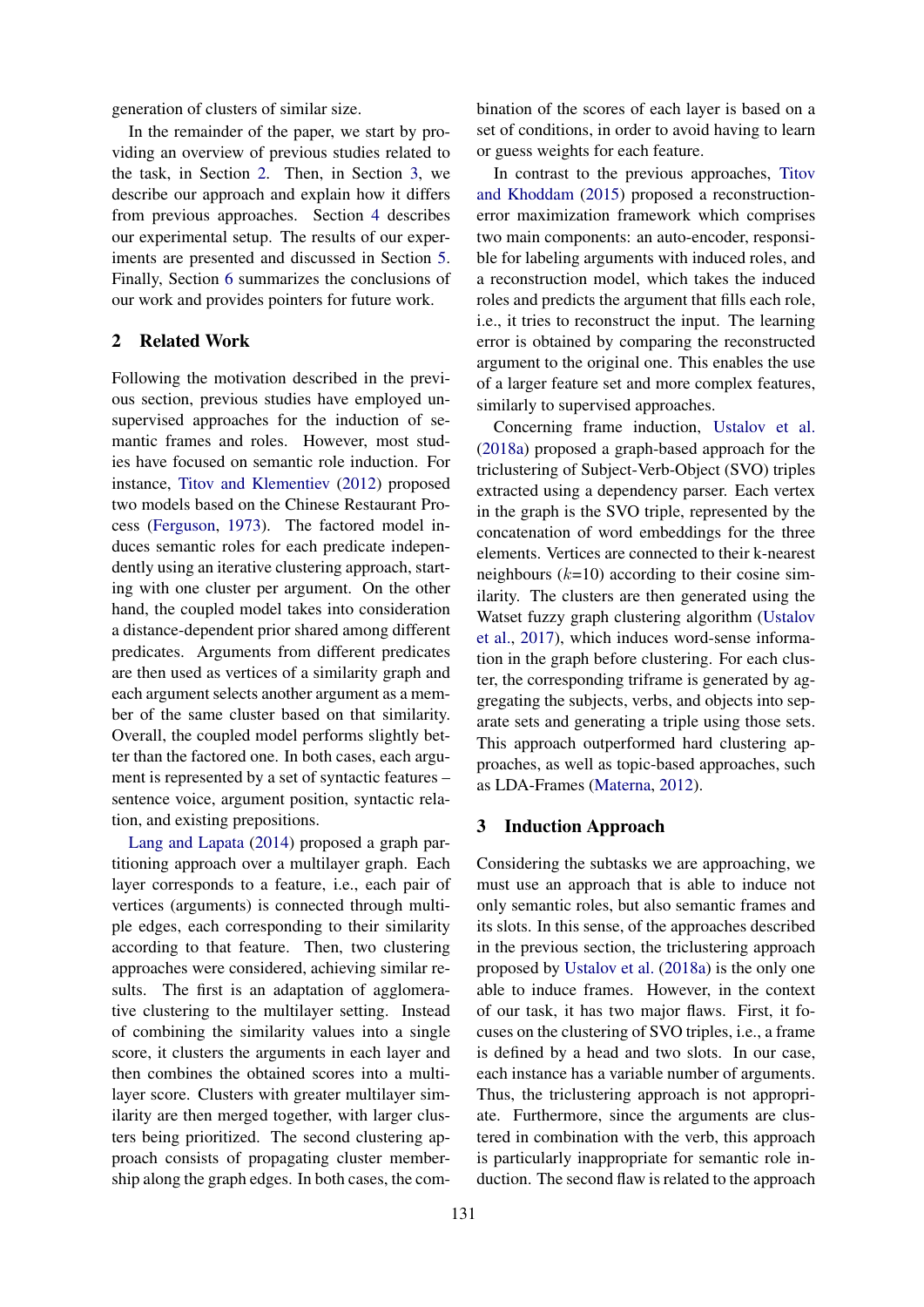used for inducing word-sense information, which requires a thesaurus to provide synonymity information. Such resources must be manually built and, thus, may not be available for every language or lack domain-specific information.

We approach the first flaw by clustering the verb and its arguments independently. This way, we are able to cluster the instances of verbs to identify the frame heads, as required for Task A, and the instances of arguments to identify semantic roles, as required for Task B.2. To identify the slots of each frame, as required for Task B.1, we combine the clusters of the verbs with those of the arguments.

To deal with the second flaw, we replace the perword embeddings used by [Ustalov et al.](#page-6-15) [\(2018a\)](#page-6-15) with contextualized word representations. These include information concerning the context in which a word appears and, thus, the position of a word in the embedding space varies according to that context. By using such representations, we are able to discard the fuzzy clustering approach used by [Ustalov et al.](#page-6-15) [\(2018a\)](#page-6-15) to induce word-sense, since it is revealed by the contextual variations of the representation of a word. Therefore, a hard clustering algorithm can be applied directly.

Algorithm 1 Induction Approach

<span id="page-2-0"></span>**Input:**  $T$  // The set of head tokens to cluster

- Input: EMBED // The contextualized embedding approach
- Input: THRESH // The function for computing the neighboring threshold
- **Output:**  $C \text{ // The set of clusters}$ 
	- 1:  $V \leftarrow {\text{EMBED}(t) : t \in T}$  // The whole sentence is required for embedding generation
	- 2:  $D \leftarrow \{1 \cos(\theta_{v,v'}) : (v, v') \in V^2, v \neq v'\}$ //  $\theta_{v,v'}$  is the angle between the two vectors
	- 3:  $t$  ← THRESH(D)
- 4:  $E \leftarrow \{(v, v', D_{v,v'}) \; : \; (v, v') \; \in \; V^2, v \neq$  $v', D_{v,v'} < t$  // The edge is weighted with the cosine distance between the vertices
- 5:  $C \leftarrow$  CHINESEWHISPERS(V, E)
- 6: return C

Our approach is summarized in Algorithm [1.](#page-2-0) It starts by generating the contextualized representation of each instance to be clustered. In cases where the verb or argument to cluster consists of multiple words, we use a dependency parser to identify the head word and use its contextualized representation, since it contains information from the other words. Then, in order to build a graph,

we compute the pairwise distances between the instances. These distances are used to decide which instances are considered neighbors. Since each instance is represented as a vector in the embedding space, we use the cosine distance. Moreover, since using a fixed number of neighbors is not realistic, we decided to use a threshold based on this distance. This threshold defines the granularity of the clusters and varies according to the set of instances. Instead of using a fixed threshold, we define it based on the parameters of the pairwise distances distribution. The actual combination of the parameters varies according to the subtask and is further discussed in the subsections below. Finally, to obtain the clusters, we apply the Chinese Whispers algorithm [\(Biemann,](#page-6-10) [2006\)](#page-6-10) on a graph where the vertices are the instances and the edges connect neighbor instances. The weight of each edge is given by the distance between neighbors. We use the Chinese Whispers algorithm since it chooses the number of clusters on its own and is able to handle clusters of different sizes, thus being appropriate for the task. Furthermore, it has been proved successful in NLP clustering tasks.

#### 3.1 Verb Clustering

The first subtask focuses on clustering verbs that evoke the same frame. The number of frames evoked in a set of documents is typically larger than the number of semantic roles and even larger in comparison to the number of slots per frame. Thus, a lower neighboring threshold is required to achieve such granularity. In our experiments, we achieved the best results when defining the neighboring threshold for clustering verbs,  $t_f$ , as

$$
t_f = \frac{\mu + \sigma}{2},\tag{1}
$$

where  $\mu$  and  $\sigma$  are the mean and standard deviation of the pairwise distance distribution, respectively. Using this threshold may lead to the induction of frames with different granularity, depending on the sense similarity between the verbs present in the dataset. However, if the induced frames are considered too abstract, the approach can be applied hierarchically on the instances of each cluster to obtain finer-grained frames.

# 3.2 Argument Clustering

Both the second and third subtasks focus on clustering arguments. However, while the second focuses on doing so in a per-frame manner to induce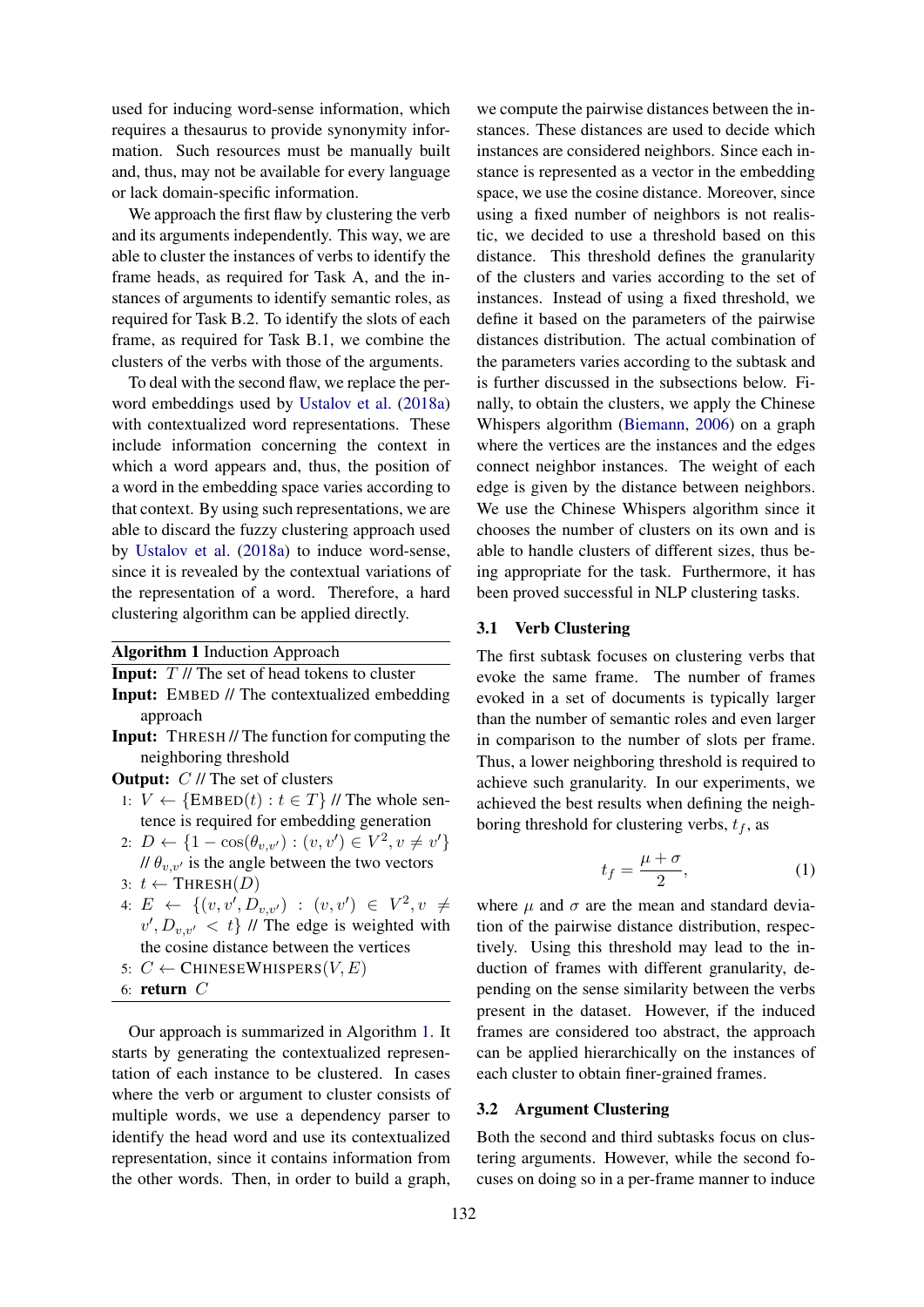its slots (frame elements), the third focuses on clustering them independently of the frame, i.e., to induce generic semantic roles. In the first case it would make sense to cluster the arguments of verbs that evoke each frame independently of the others. However, that may not be feasible on small datasets. Thus, we opted for clustering all the arguments together in both cases. The slot clusters for the second subtask are then given by the combination of the verb and argument clusters. Thus, this approach considers that slots are per-frame specializations of the semantic roles, which is accurate in most situations.

As previously stated, the number of semantic roles is typically smaller than the number of frames. Thus, a higher neighboring threshold can be used. In our experiments, we achieved the best results when defining the neighboring threshold while clustering arguments,  $t_a$ , as

$$
t_a = \mu - 1.5\sigma. \tag{2}
$$

Finally, since the arguments are highly dependent on the verb, we also performed experiments in which we combined the contextualized representation of the argument with that of the verb before applying the clustering approach.

## <span id="page-3-0"></span>4 Experimental Setup

In this section we describe our experimental setup in terms of data, implementation details, and evaluation metrics and baselines.

# 4.1 Dataset

In our experiments, we used the dataset provided by the task organization, built with sentences from the Penn Treebank 3.0 [\(Marcus et al.,](#page-6-18) [1993\)](#page-6-18), and annotated with FrameNet frames (Task A), frame elements or slots (Task B.1) and generic semantic roles (Task B.2). The development set consists of 600 verb-argument instances, 588 sentences and 1,211 arguments. The (blind) test set comprises 4,620 verb-argument instances, 3,346 sentences, 9,466 arguments labeled for semantic role and 9,510 arguments labeled for frame slot. Additionally, morphosyntactic information is provided in the CoNLL-U format [\(Buchholz and Marsi,](#page-6-19) [2006\)](#page-6-19).

# 4.2 Implementation Details<sup>[1](#page-3-1)</sup>

In our experiments we compared the performance of two approaches to generate the contextual-

ized word representations. The first, ELMo [\(Pe](#page-6-7)[ters et al.,](#page-6-7) [2018\)](#page-6-7), is based on bi-directional LSTMs [\(Hochreiter and Schmidhuber,](#page-6-20) [1997\)](#page-6-20) and was the first approach to generate contextualized representations. Its output provides a context-free representation of the word and context information at two levels. In our experiments we use the sum of all information, since it leads to variations of the context-free representation according to the context. The second representation, BERT [\(Devlin](#page-6-9) [et al.,](#page-6-9) [2018\)](#page-6-9), is based on the Transformer architecture [\(Vaswani et al.,](#page-6-21) [2017\)](#page-6-21) and currently leads to state-of-the-art results on multiple benchmark NLP tasks. Its output can be extracted from a single layer or the multiple layers included in the model. Contrarily to the ELMo layers, these do not have an associated semantics. Thus, we use the output of the last layer, since it contains information from all that precede it. In both cases we used pre-trained models. To obtain embedding vectors with the same dimensionality, 1,024, we used the ELMo model provided by the AllenNLP package [\(Gardner et al.,](#page-6-22) [2017\)](#page-6-22) and the large uncased BERT model provided by its authors.

To apply the Chinese Whispers algorithm, we relied on the implementation by [Ustalov et al.](#page-6-23) [\(2018b\)](#page-6-23), which requires the graph to be built using the NetworkX package [\(Hagberg et al.,](#page-6-24) [2004\)](#page-6-24). We did not use weight regularization and performed a maximum of 20 iterations. Furthermore, in order to avoid result changes based on non-deterministic factors, we fixed the random seed as 1337.

Finally, to obtain the syntactic dependencies used to determine the head token of multi-word verbs or arguments, we used the annotations provided with the task dataset.

## 4.3 Baselines

For comparison purposes, in addition to our results, we report the baselines provided by the task scorer. For the frame induction subtask (Task A), the baseline consists of assigning each verb lemma to a frame (*Lemma*). For the semantic role induction subtask (Task B.2), arguments are assigned to clusters according to their syntactic relation to the head verb (*Dep*). For the frame slot induction subtask (Task B.1), the previous baselines are combined by assigning each pair of verb lemma and argument's syntactic dependency to a cluster (*Lemma + Dep*). On the test set, we also consider a random assignment to the gold number of clus-

<span id="page-3-1"></span><sup>1</sup> <https://gitlab.l2f.inesc-id.pt/eugenio/find/>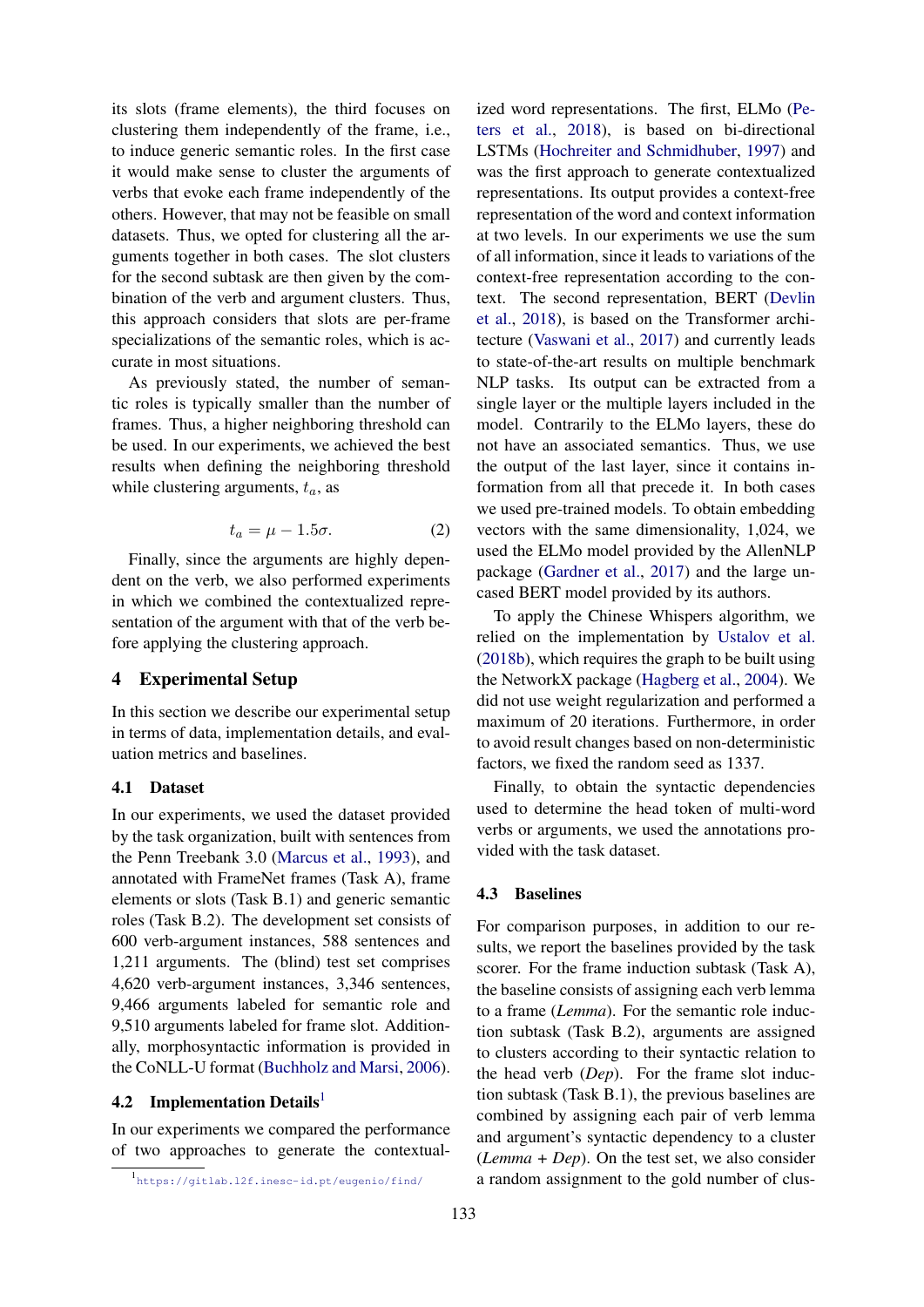|                | Approach               | #C  | <b>Purity</b> | inv-Purity | Purity $F_1$ | $B3$ Precision | $B3$ Recall | $\mathbf{B}^3 \mathbf{F}_1$ |
|----------------|------------------------|-----|---------------|------------|--------------|----------------|-------------|-----------------------------|
| ⋖<br>Task      | <b>ELMo</b>            | 32  | 93.17         | 96.50      | 94.80        | 89.06          | 95.63       | 92.23                       |
|                | <b>BERT</b>            | 72  | 89.67         | 84.00      | 86.74        | 83.17          | 77.77       | 80.38                       |
|                | <b>BL:</b> Lemma       | 35  | 93.50         | 85.67      | 89.41        | 90.22          | 79.63       | 84.60                       |
| −<br>≏<br>Task | <b>ELMo</b>            | 72  | 68.35         | 72.40      | 70.31        | 57.60          | 64.18       | 60.72                       |
|                | <b>BERT</b>            | 170 | 52.98         | 72.98      | 61.39        | 46.82          | 62.77       | 53.64                       |
|                | ELMo + Verb            | 72  | 68.35         | 72.40      | 70.31        | 57.60          | 64.18       | 60.72                       |
|                | <b>BL:</b> Lemma + Dep | 136 | 84.30         | 70.74      | 76.93        | 78.71          | 58.36       | 67.03                       |
| B.2<br>Task    | <b>ELMo</b>            | 11  | 62.23         | 69.01      | 65.44        | 46.75          | 56.33       | 51.10                       |
|                | <b>BERT</b>            | 72  | 48.35         | 83.97      | 61.36        | 38.94          | 72.86       | 50.75                       |
|                | $ELMo + Verb$          | 140 | 70.17         | 43.80      | 53.93        | 62.20          | 23.27       | 33.87                       |
|                | $Dep + PoS$            | 66  | 65.95         | 29.26      | 40.53        | 55.61          | 20.05       | 29.47                       |
|                | <b>BL</b> : Dep        | 22  | 67.93         | 71.32      | 69.59        | 53.31          | 57.67       | 55.41                       |

Table 1: Results obtained on the development set. The baselines are identified with *BL*.

ters as a baseline. Due to space constraints, we do not report the results of the remaining baselines proposed by [Kallmeyer et al.](#page-6-25) [\(2018\)](#page-6-25).

We report the results of an additional baseline for Task B.2 which considers both the argument's syntactic relation to the head verb and its Part-of-Speech (POS) tag (*Dep + POS*).

#### 4.4 Evaluation metrics

We report our results using the metrics defined for the task: number of clusters (*#C*), purity, inversepurity, and their harmonic mean (Purity  $F_1$ ), as proposed by [Steinbach et al.](#page-6-26) [\(2000\)](#page-6-26), and BCubed  $(B<sup>3</sup>)$  precision, recall, and F<sub>1</sub>, as proposed by [Bagga and Baldwin](#page-6-27) [\(1998\)](#page-6-27).

## <span id="page-4-0"></span>5 Results

The results obtained on the development set are reported in Table [1.](#page-4-1) We can see that using ELMo to obtain the contextualized word representations leads to better results than BERT on every subtask. This is somewhat surprising since BERT is the state-of-the-art approach to generate contextualized representations. A possible explanation may lie in the fact that the two levels of ELMo which provide context information can be related to syntax and semantics [\(Peters et al.,](#page-6-7) [2018\)](#page-6-7), making them highly related to the task. On the other hand, the information provided by BERT representations is not as easy to categorize. Moreover, in every case, the number of clusters is underestimated when using ELMo and overestimated when using BERT.

On the frame induction subtask (Task A), our approach surpasses every baseline, but only when using ELMo embeddings. The lemma baseline is

<span id="page-4-1"></span>surpassed by over 5 percentage points on Purity  $F_1$  and 7.5 on BCubed  $F_1$ . The same is not true on the other tasks, with the clustering based on the dependency relation between the argument and verb achieving the best results. It outperforms our approach in terms of both  $F_1$  metrics by around 6.5 percentage points on the slot induction subtask (Task B.1) and around 4 points on the semantic role induction subtask (Task B.2). We believe that this happens because the development set is small and the kind of arguments does not vary much.

Combining the verb representation with that of the argument leads to worse results on Task B.2, since it is clustering the semantic roles per verb. On Task B.1, the result is the same as without using the verb representation, which suggests that the information provided by the verb is not able to improve the induced slots, but only to attribute them to the corresponding frame.

The approach which combines the dependency relation with the POS tag obtains worse results on Task B.2, as it leads to additional partitioning of the clusters. Thus, a large number of clusters is generated, which is not consistent with the nature of semantic roles.

The results obtained on the test set are reported in Table [2.](#page-5-1) We only submitted the clusters obtained using ELMo, since it outperformed BERT on the development set. Similarly, we did not consider the combination of verb and argument representation for the argument clustering tasks. However, we assessed the performance of the baseline based on the dependency relation and the POS tag.

On Task A, our approach surpasses all the baselines in terms of Purity  $F_1$ , but by less than 2 percentage points. In fact, it has a similar perfor-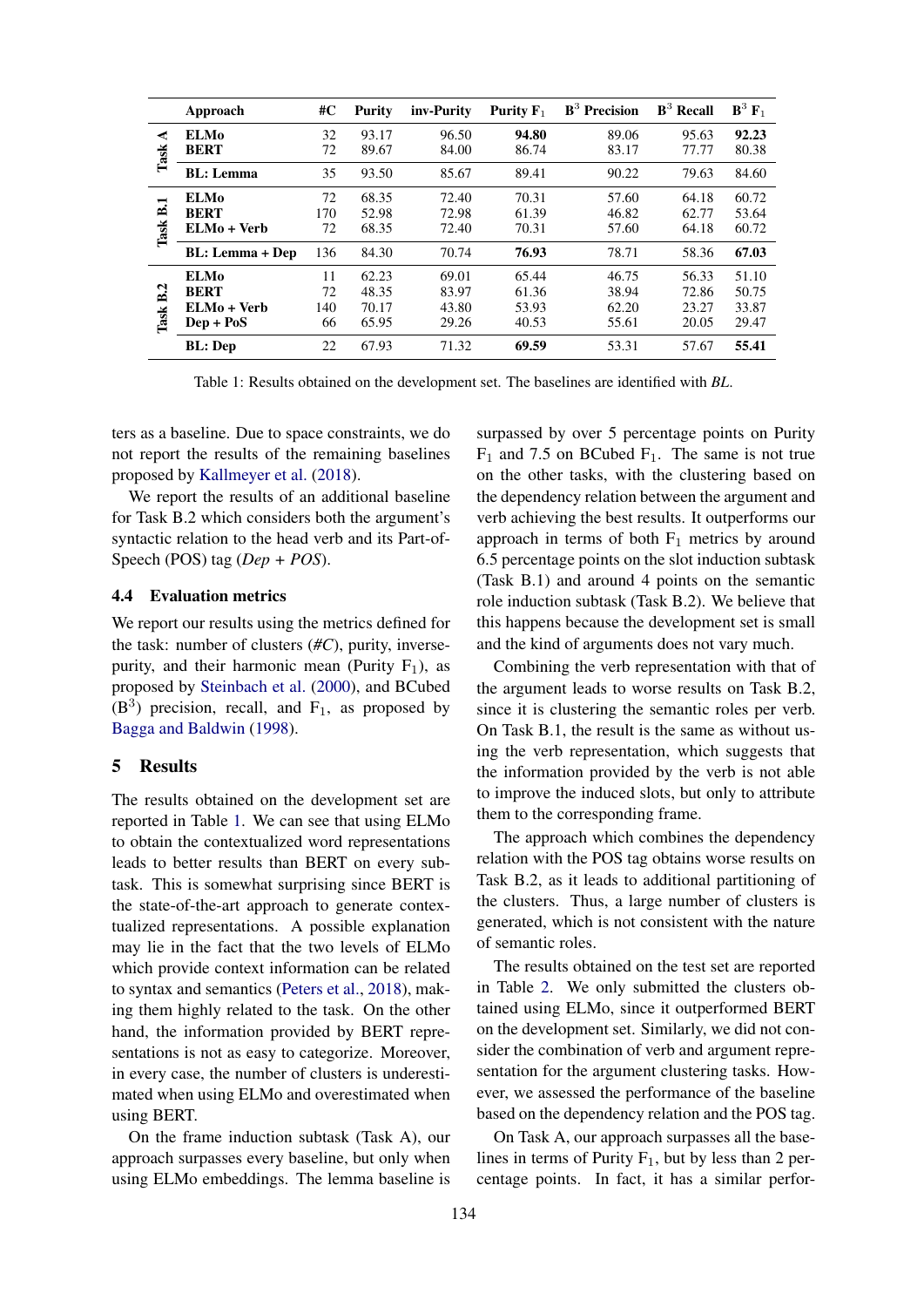|                           | Approach                                    | #C          | <b>Purity</b>  | inv-Purity     | Purity $F_1$   | $B3$ Precision | $B^3$ Recall   | $\mathbf{B}^3 \mathbf{F}_1$ |
|---------------------------|---------------------------------------------|-------------|----------------|----------------|----------------|----------------|----------------|-----------------------------|
| ⋖<br>Task                 | <b>ELMo</b>                                 | 222         | 72.84          | 77.84          | 75.25          | 61.25          | 69.96          | 65.32                       |
|                           | <b>BL:</b> Lemma<br><b>BL:</b> Random       | 273<br>149  | 82.16<br>15.30 | 66.95<br>5.74  | 73.78<br>8.34  | 75.98<br>6.82  | 57.33<br>3.85  | 65.35<br>4.92               |
| ℸ<br>m<br>Task            | <b>ELMo</b>                                 | 526         | 58.26          | 64.30          | 61.13          | 44.79          | 53.21          | 48.64                       |
|                           | <b>BL:</b> Lemma + Dep<br><b>BL:</b> Random | 1203<br>436 | 78.46<br>11.25 | 45.99<br>6.09  | 57.99<br>7.90  | 71.11<br>6.07  | 33.77<br>4.82  | 45.79<br>5.37               |
| Ņ<br>$\mathbf{r}$<br>Task | <b>ELMo</b><br>$Dep + PoS$                  | 6<br>159    | 58.29<br>57.39 | 71.19<br>26.25 | 64.10<br>36.03 | 36.80<br>41.41 | 60.15<br>15.07 | 45.66<br>22.1               |
|                           | <b>BL</b> : Dep<br><b>BL:</b> Random        | 37<br>32    | 61.44<br>34.77 | 51.53<br>4.85  | 56.05<br>8.51  | 40.89<br>21.92 | 37.33<br>3.46  | 39.03<br>5.98               |

Table 2: Results obtained on the test set. The baselines are identified with *BL*.

mance to the lemma baseline in terms of BCubed  $F_1$ . This happens because it overestimates the number of clusters, which suggests that the problem may be related to the threshold. However, using a threshold that leads to the induction of a number of frames similar to the gold standard ends up generating clusters of lower quality. This suggests that additional features must be introduced.

On the remaining tasks, our approach performs better than every baseline, which supports the claim that the better performance of the clustering approach based on the dependency relation on the development set is due to the limited variation in the kinds of argument present in that set. We observed an improvement of around 4 percentage points on Task B.1 on both  $F_1$  metrics, and above 8 percentage points on Purity  $F_1$  and nearly 7 on BCubed  $F_1$  on Task B.2.

Once again, the approach which combines the dependency relation with the POS tag leads to worse results on Task B.2, due to additional partitioning of the clusters. In this case, the number of semantic roles is even more overestimated.

# <span id="page-5-0"></span>6 Conclusions

In this paper we presented our approach on unsupervised semantic frame, slot, and role induction in the context of the second task of SemEval 2019. The approach is based on the clustering of contextualized word representations of verbs and arguments. Using such representations is appropriate for the task since they provide word-sense information which is important for distinguishing the evoked frames.

We were able to achieve results that surpassed or performed on par with every baseline proposed for the three subtasks on the test set. However,

<span id="page-5-1"></span>the results are far from perfect and below those achieved by more complex approaches on the task, which suggests that the contextualized representations on their own are not able to provide all the information required to perform an accurate frame induction. Thus, as future work, we intend to assess the cases that our approach fails to cluster, and introduce additional features that provide relevant information for those cases, either by using a weighted combination of per-feature distance functions or a multilayer graph similar to that proposed by [Lang and Lapata](#page-6-13) [\(2014\)](#page-6-13).

Furthermore, since the number of instances in the test set is larger than in the development set, it may be feasible to apply a per-frame clustering approach for the slot induction task. This way, the induced slots are no longer mere specifications of the generic semantic roles.

Finally, although the number of semantic roles is not consensual in the literature, there is a set of core semantic roles which is common to every theory. Thus, it would be interesting to take advantage of that information to apply clustering approaches with a pre-defined number of clusters for semantic role induction. In fact, it would be interesting to explore other clustering approaches on every task and compare their performance with that of the Chinese Whispers algorithm.

# Acknowledgements

This work was supported by national funds through Fundação para a Ciência e a Tecnologia (FCT) with reference UID/CEC/50021/2019. Vânia Mendonça is funded by an FCT grant with reference SFRH/BD/121443/2016. The use of the corpus was licensed by the Linguistic Data Consortium (LDC).